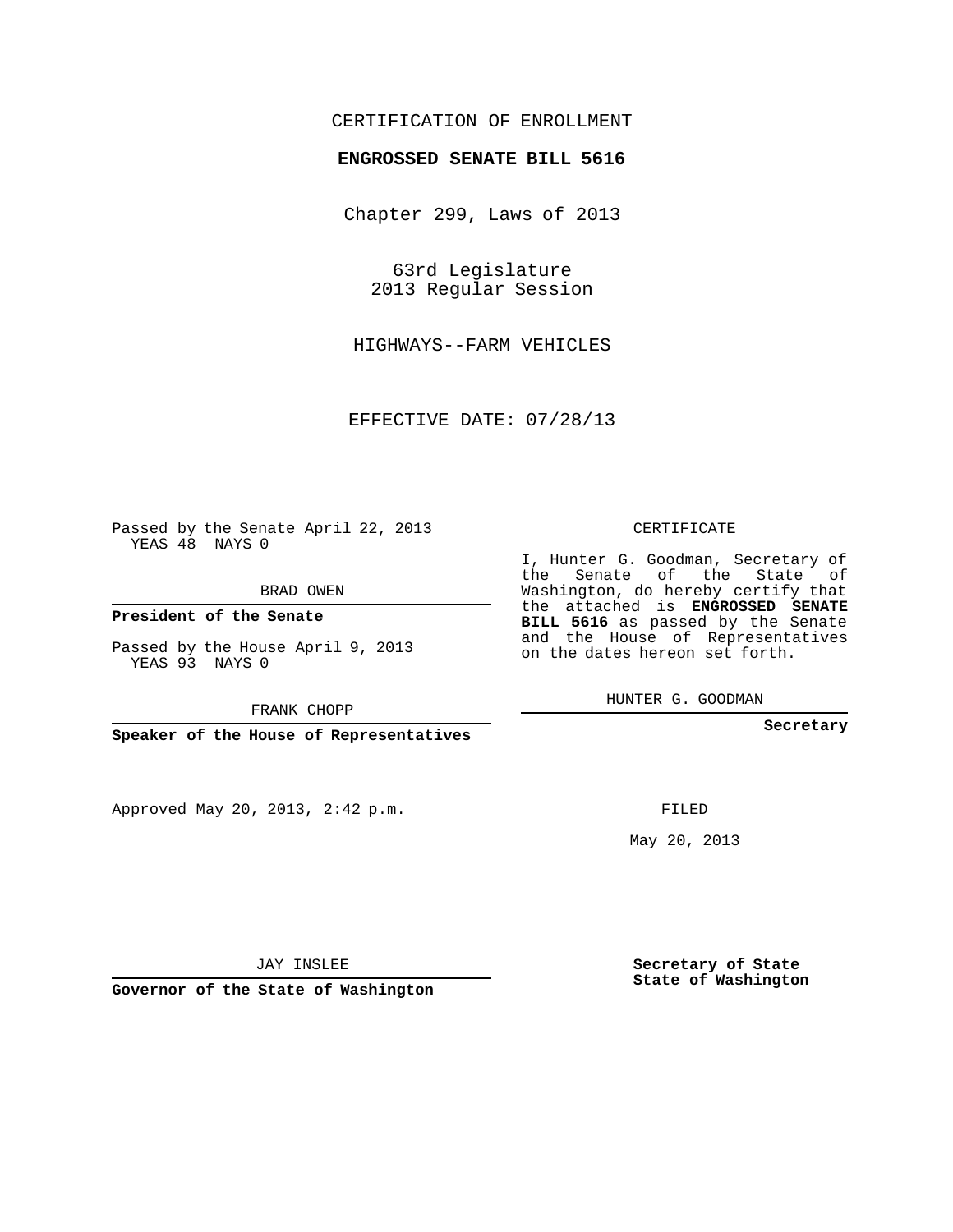## **ENGROSSED SENATE BILL 5616** \_\_\_\_\_\_\_\_\_\_\_\_\_\_\_\_\_\_\_\_\_\_\_\_\_\_\_\_\_\_\_\_\_\_\_\_\_\_\_\_\_\_\_\_\_

\_\_\_\_\_\_\_\_\_\_\_\_\_\_\_\_\_\_\_\_\_\_\_\_\_\_\_\_\_\_\_\_\_\_\_\_\_\_\_\_\_\_\_\_\_

AS AMENDED BY THE HOUSE

Passed Legislature - 2013 Regular Session

**State of Washington 63rd Legislature 2013 Regular Session By** Senators Sheldon, Smith, Schoesler, Hargrove, Hatfield, Hewitt, and Shin

Read first time 02/05/13. Referred to Committee on Transportation.

 1 AN ACT Relating to the use of farm vehicles on public highways; 2 amending RCW 46.16A.080 and 46.04.181; and reenacting and amending RCW 3 46.16A.420.

4 BE IT ENACTED BY THE LEGISLATURE OF THE STATE OF WASHINGTON:

 5 **Sec. 1.** RCW 46.16A.420 and 2010 c 161 s 409 and 2010 c 8 s 9010 6 are each reenacted and amended to read as follows:

 (1) A farmer shall apply to the department, county auditor or other agent, or subagent appointed by the director for a farm exempt decal for a farm vehicle if the farm vehicle is exempt under RCW 46.16A.080(3). The farm exempt decal:

11 (a) Allows the farm vehicle to be operated ((within a radius of 12 fifteen miles of the farm where it is principally used or garaged)) on 13 public highways as identified under RCW 46.16A.080(3);

14 (b) Must be displayed on the farm vehicle so that it is clearly 15 visible from outside of the farm vehicle;  $((and))$ 

16 (c) Must identify that the farm vehicle is exempt from the 17 registration requirements of this chapter; and

18 (d) Must be visible from the rear of the farm vehicle. This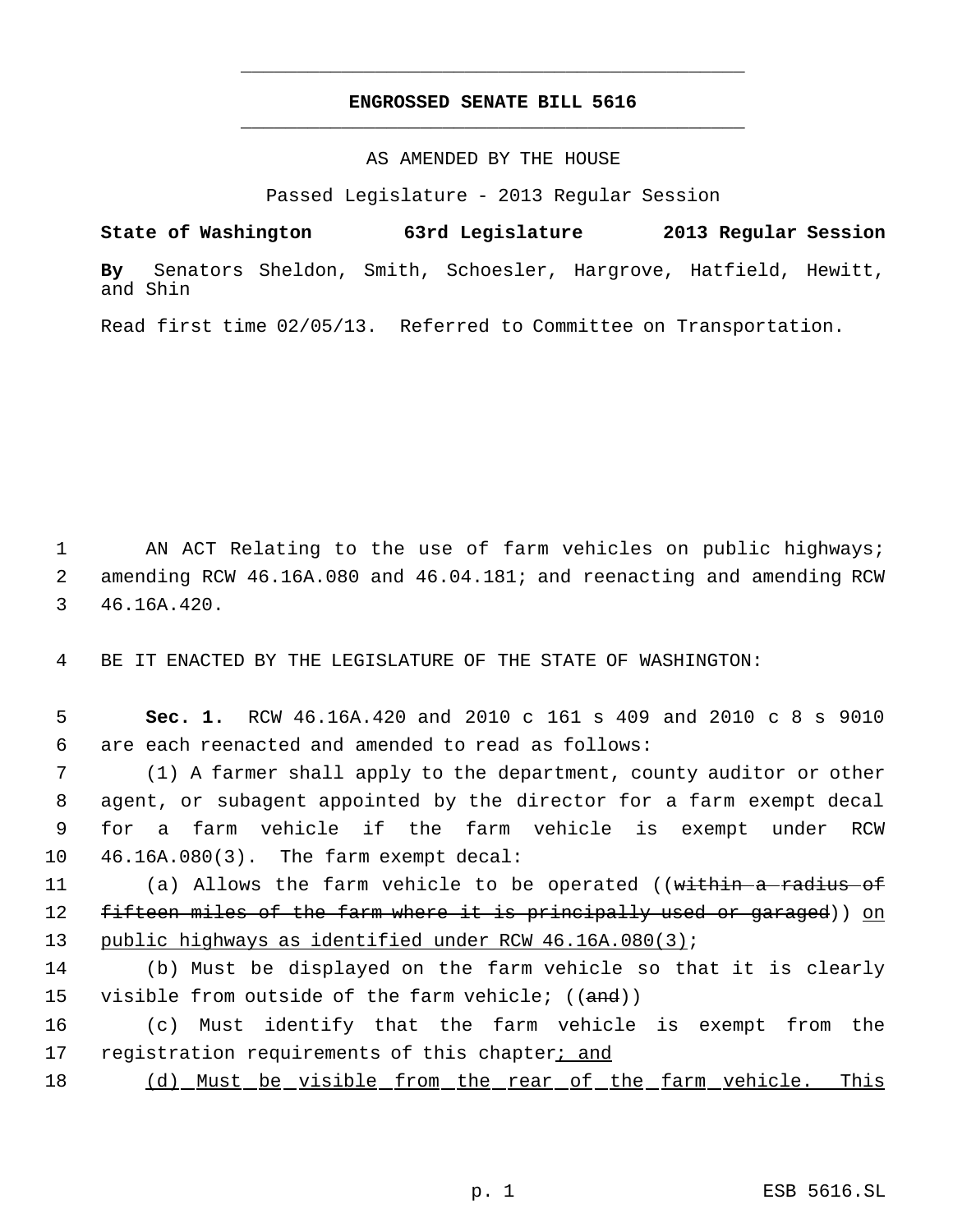1 requirement for a farm exempt decal to be visible from the rear of the 2 vehicle applies only to farm exempt decals issued after the effective date of this section. (2) A farmer or the farmer's representative must apply for a farm exempt decal on a form furnished or approved by the department. The application must show: (a) The name and address of the person who is the owner of the vehicle; (b) A full description of the vehicle, including its make, model, year, the motor number or the vehicle identification number if the vehicle is a motor vehicle, or the serial number if the vehicle is a trailer; (c) The purpose for which the vehicle is principally used; (d) The place where the farm vehicle is principally used or garaged; and (e) Other information as required by the department upon application. (3) The department, county auditor or other agent, or subagent appointed by the director shall collect the fee required under RCW 46.17.325 when issuing a farm exempt decal. (4) A farm exempt decal may not be renewed. The status as an exempt vehicle continues until suspended or revoked for misuse, or when the vehicle is no longer used as a farm vehicle. (5) The department may adopt rules to implement this section. **Sec. 2.** RCW 46.16A.080 and 2011 c 171 s 45 are each amended to read as follows: The following vehicles are not required to be registered under this chapter: (1) Converter gears used to convert a semitrailer into a trailer or a two-axle truck or tractor into a three or more axle truck or tractor or used in any other manner to increase the number of axles of a vehicle; (2) Electric-assisted bicycles; 34 (3)(a) ((Farm-implements, tractors, trailers, and other)) Farm 35 vehicles  $((+i))$  operated within a radius of  $((f\text{-}i\text{)}\text{-}i\text{)}$  twenty-five 36 miles of the farm where it is principally used or garaged for the purposes of traveling between farms or other locations to engage in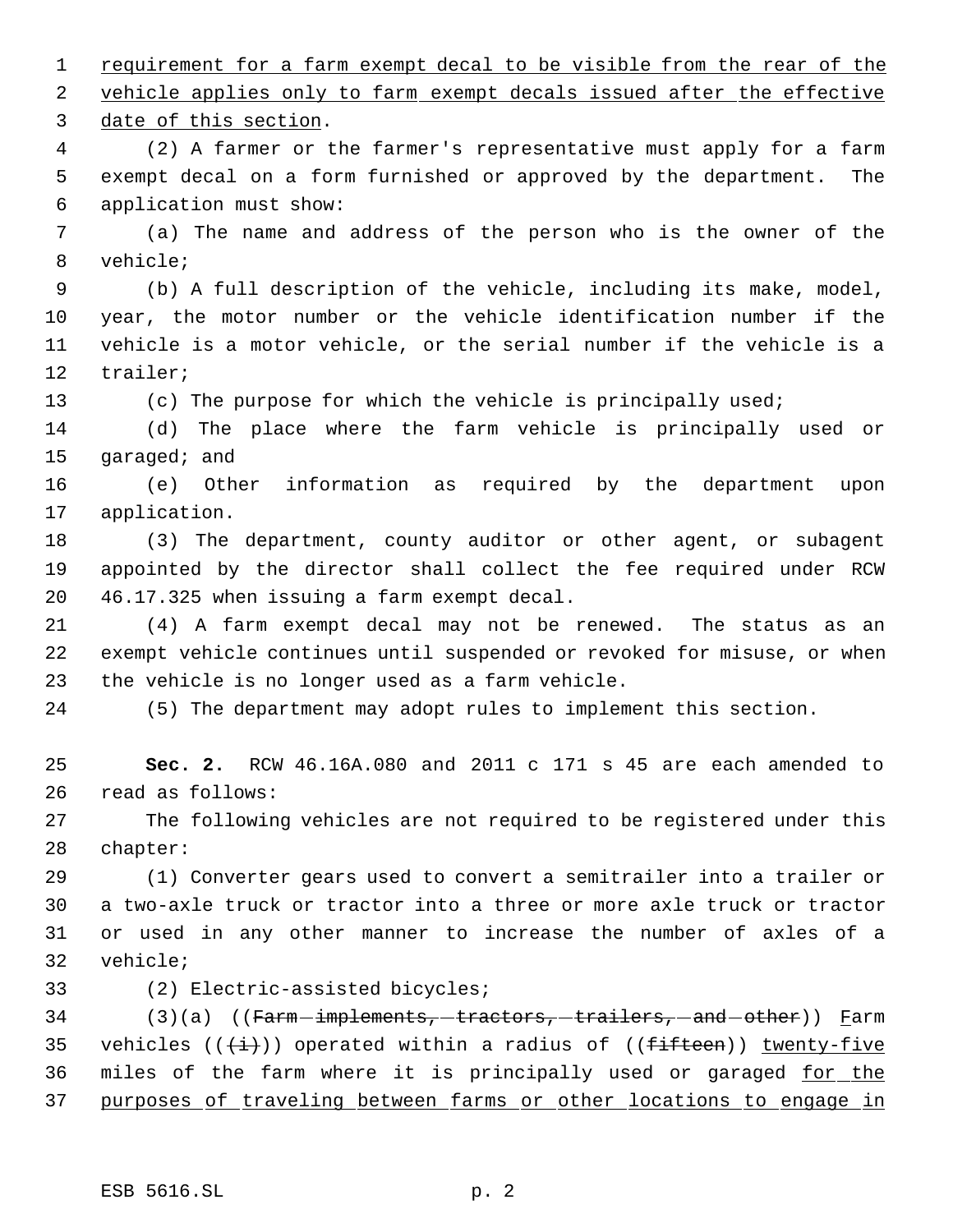1 activities that support farming operations, (b) farm tractors and farm 2 implements including trailers designed as cook or bunk houses( $(\frac{1+i}{2})$ ) 3 used exclusively for animal herding( $(-$ and  $(+$ iii))) temporarily 4 operating or drawn upon the public highways, and  $((+b))$  (c) trailers used exclusively to transport farm implements from one farm to another during daylight hours or at night when the trailer is equipped with lights that comply with applicable law;

 (4) Forklifts operated during daylight hours on public highways 9 adjacent to and within five hundred feet of the warehouses they serve;

 (5) Golf carts, as defined in RCW 46.04.1945, operating within a designated golf cart zone as described in RCW 46.08.175;

 (6) Motor vehicles operated solely within a national recreation area that is not accessible by a state highway, including motorcycles, motor homes, passenger cars, and sport utility vehicles. This exemption applies only after initial registration;

(7) Motorized foot scooters;

 (8) Nurse rigs or equipment auxiliary for the use of and designed or modified for the fueling, repairing, or loading of spray and fertilizer applicator rigs and not used, designed, or modified 20 primarily for the purpose of transportation;

 (9) Off-road vehicles operated on a street, road, or highway as authorized under RCW 46.09.360, or nonhighway roads under RCW 46.09.450;

(10) Special highway construction equipment;

(11) Dump trucks and tractor-dump trailer combinations that are:

(a) Designed and used primarily for construction work on highways;

 (b) Not designed or used primarily for the transportation of persons or property on a public highway; and

(c) Only incidentally operated or moved over the highways;

 (12) Spray or fertilizer applicator rigs designed and used exclusively for spraying or fertilization in the conduct of agricultural operations and not primarily for the purpose of transportation;

(13) Tow dollies;

 (14) Trams used for transporting persons to and from facilities related to the horse racing industry as regulated in chapter 67.16 RCW, as long as the public right-of-way routes over which the trams operate are not more than one mile from end to end, the public rights-of-way